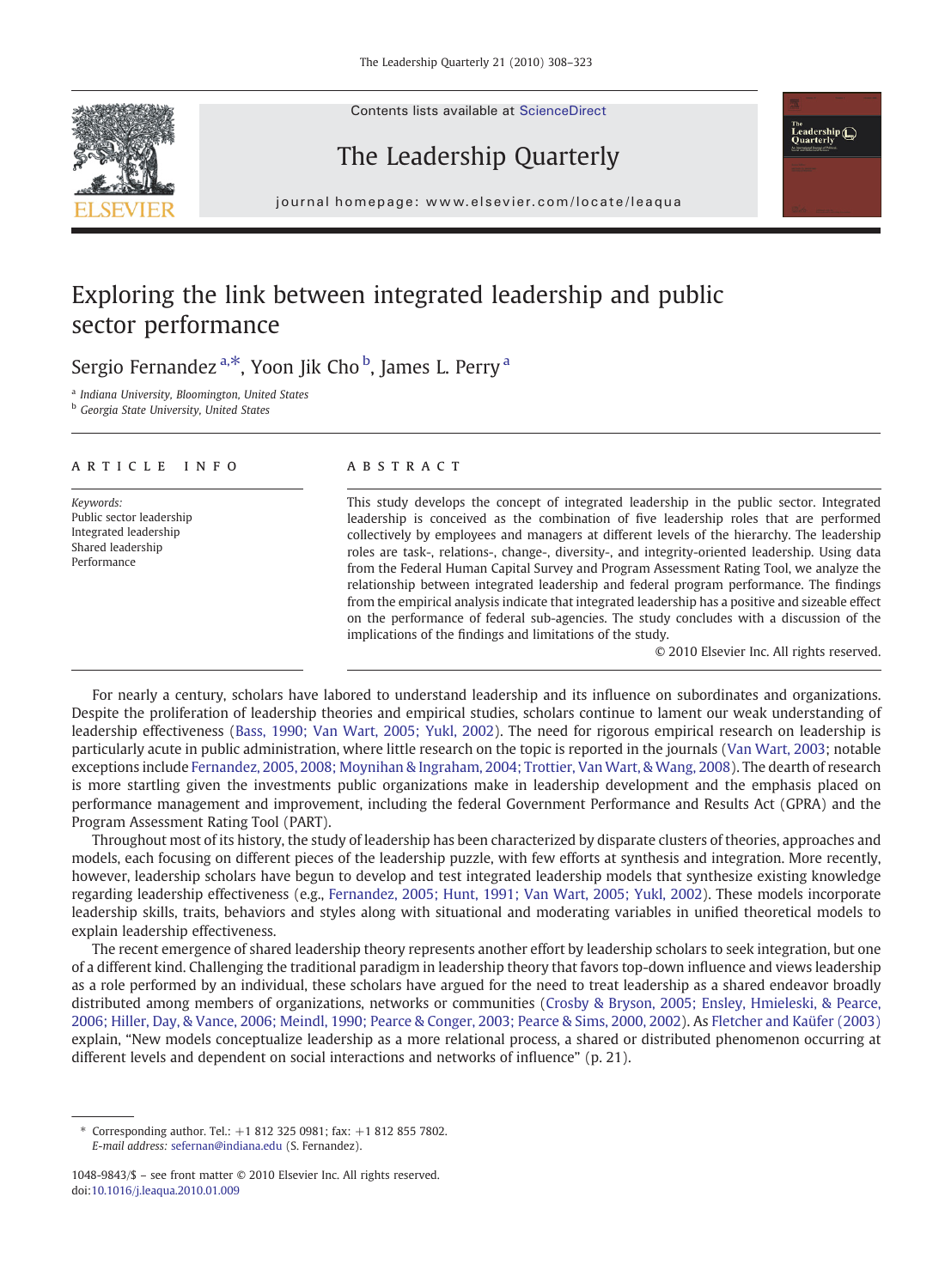This study makes two contributions to the emerging research on integrated and shared leadership. First, the concept of integrated leadership in the public sector is developed inductively from the leadership, generic management and public administration literatures. Integrated leadership in the public sector, as conceived in this study, involves the integration of five leadership roles performed collectively by team leaders, supervisors, managers, and senior executives in public organizations. Second, the relationship between integrated leadership and performance in the public sector is explored by capitalizing on two recent initiatives in the U.S. federal government—the Federal Human Capital Surveys and the Program Assessment Rating Tool, or PART, scores—to understand and improve the management and performance of federal agencies. The findings from the empirical analysis indicate that integrated leadership has a positive and sizeable effect on the performance of federal agencies. The study concludes with a discussion of the implications of the findings and limitations of the study.

#### 1. Management and leadership

Much has been written about the distinction between management and leadership. [Mintzberg's \(1972\)](#page--1-0) well-known classification of managerial roles lists "leading" employees as one of only ten roles played by managers. [Bennis and Nanus \(1985\)](#page--1-0) stated, "Managers are people who do things right and leaders are people who do the right thing" (p. 21). Writing in a similar vein, [Kotter \(1982\)](#page--1-0) asserted that management is about coping with complexity, particularly by setting goals and plans, organizing and staffing, and solving problems and monitoring results, while leadership involves coping with organizational change by developing a vision and strategy for change, communicating the vision, and motivating employees to attain it. Notwithstanding these conceptual distinctions, we often find in practice that the distinction between management and leadership becomes blurred. Not all managers are leaders, but many of them are. Mintzberg's other managerial roles such as the spokesperson and entrepreneur are often played by leaders performing the boundary spanning role. Additionally, the Ohio State University and University of Michigan leadership studies indicated that leadership in part entails the task-oriented behavior ascribed to managers by Kotter.

The distinction between leadership and management is blurred even further when we examine and compare the leadership and management literatures. Much like the former, the latter focuses on how the behavior and strategies of top managers and leaders enable employees to achieve goals at the individual, group, and/or organizational level (see [Boyne, 2003\)](#page--1-0). [Meier and](#page--1-0) [O'Toole \(2001, 2002\),](#page--1-0) for example, found that managerial quality and networking efforts of public school superintendents improved performance. Recent research on managerial strategy in the public sector (e.g., [Andrews, Boyne, & Walker, 2006; Meier](#page--1-0) [et al., 2007\)](#page--1-0) has found that aggressive strategies aimed at exploiting opportunities in the external environment can be as effective as change-oriented leadership behavior when it comes to improving organizational effectiveness ([Ekvall & Arvonen, 1991;](#page--1-0) [Fernandez, 2008](#page--1-0)). Various other aspects of management that have been linked to organizational effectiveness in the public sector including goal setting, motivating employees, and shaping organizational culture (see [Brewer & Selden, 2000; Rainey & Steinbauer,](#page--1-0) [1999](#page--1-0))—also have their counterparts in leadership behavior research (see [Bass, 1990\)](#page--1-0). In short, the distinction between management and leadership remains a conceptual knot that is difficult to untangle.

#### 2. Trends in leadership research

Several trends in the evolution of leadership research are discussed as a way to illuminate key ideas shaping our analysis of integrated leadership in the public sector. The three trends are simultaneous growth and balkanization of leadership research; efforts to integrate independent strands of leadership theory; and re-conceptualizing leadership as a shared or collective process.

#### 2.1. Growth and balkanization

The earliest attempt to systematically study leadership focused on the search for personal attributes and traits of successful leaders (see [Boyatzis, 1982; McClelland, 1965, 1985; Stogdill, 1948](#page--1-0)). Failure to identify a common set of attributes and traits linked to leadership effectiveness led researchers at Ohio State University [\(Fleishman, 1953; Halpin & Winer, 1957; Hemphill & Coons,](#page--1-0) [1957](#page--1-0)) and the University of Michigan [\(Katz, Macoby, & Morse, 1950; Katz & Katz, 1960\)](#page--1-0) during the 1950s and 1960s to shift the focus of research from leadership traits to the behavior of effective leaders. These efforts resulted in the identification of two broad categories of leadership behavior: task-oriented and relations-oriented behavior. Numerous empirical studies produced weak and inconsistent findings [\(Bass, 1990; Fisher & Edwards, 1988; Yukl, 2002](#page--1-0)), the most consistent ones being that relations-oriented and task-oriented behavior are positively correlated with job satisfaction and performance, respectively.

Leadership research branched off in many directions during the latter part of the twentieth century. Among the most prominent approaches emerging during that period were contingency theories of leadership, dyadic theories of leadership, and charismatic and transformational leadership. Various situational and contingency theories were developed to explain how situational variables moderate the influence of leadership attributes and behavior on performance. These contingency theories, which have often received mixed or weak empirical support [\(Bass, 1990; Yukl, 2002](#page--1-0)), include [Fiedler's \(1967\)](#page--1-0) least preferred coworker (LPC) contingency model; the path–goal theory of leadership [\(House, 1971](#page--1-0)); cognitive resources theory ([Fiedler, 1986;](#page--1-0) [Fiedler & Garcia, 1987](#page--1-0)); the multiple linkage model [\(Yukl, 1989\)](#page--1-0); leadership substitute theory [\(Kerr & Jermier, 1978](#page--1-0)), and Hersey and Blanchard's situational leadership theory ([Hersey, Blanchard, & Johnson, 2000](#page--1-0)).

Dyadic theories of leadership, including leader–member exchange (LMX) theory, have focused on the vertical relationship that develops between a leader and a follower [\(Dansereau, Graen, & Haga, 1975; Graen & Cashman, 1975; Graen & Scandura, 1987;](#page--1-0) [Gerstner & Day, 1997; Schriesheim, Castro, & Cogliser, 1999\)](#page--1-0). Researchers have found that high-exchange relationships